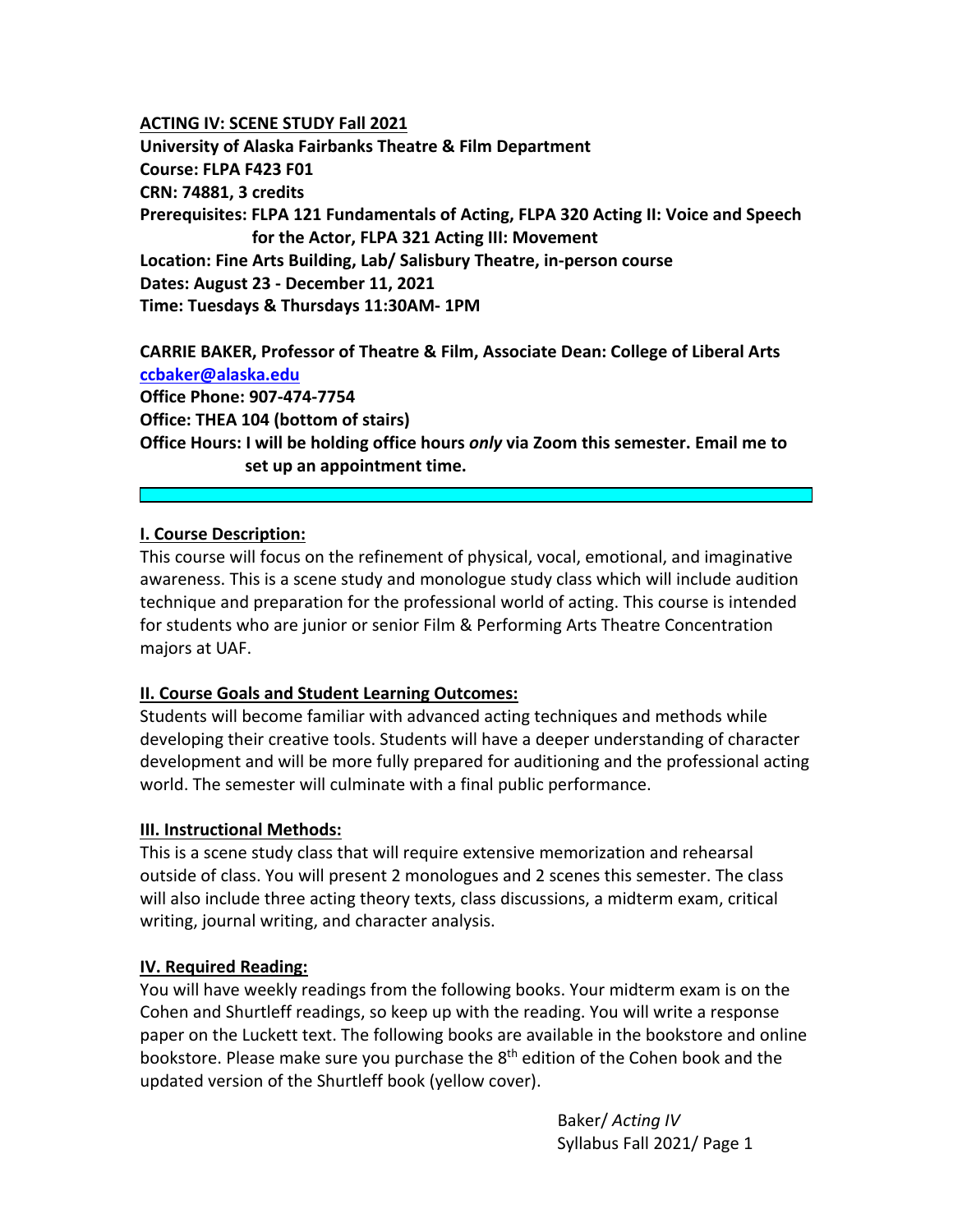Acting Professionally: Raw Facts About Careers in Acting, Robert Cohen, 8<sup>th</sup> Edition, McGraw‐Hill Publishing Company ISBN: 978‐1137605863 Audition, Michael Shurtleff, Walker & Co. ISBN: 978‐0802772404 Black Acting Methods: Critical Approaches, Sharrell D. Luckett and Tia M. Shaffer,

Routledge ISBN: 978‐1138907621

# **V. Required Equipment:**

- MASK: Each student must wear a mask to class every day.
- All course materials will be posted in Canvas.
- Class sessions may be recorded via Zoom and shared with only other enrolled students via Canvas.
- If we must move to online at any point in the semester due to COVID-19 you will need:
	- o computer (with camera, mic)
	- o space to work/ move
	- o space to make noise and act with emotion and volume
	- o Fast, reliable internet connectivity to:
		- Zoom bi-weekly synchronous class meetings
		- **EXECOM** scene rehearsals with partner
		- create/upload/share video final performances
		- use Blackboard and Google drive shared (and individual) folders

# **VI. Required Safety Procedures:**

The following safety procedures will be followed each class.

- Wear a mask upon building entry and keep it on for the duration of your time in the building.
- Enter the space through the Salisbury Theatre, using the stairs stage right.
- Sanitize hands upon entry to the theatre and before you leave class.
- Stay 6 feet apart from others.
- Touch as few surfaces as possible. (I will be using some handouts in this class, so if you prefer not to touch handouts, please bring a laptop to class so you can follow along electronically via Canvas documents.)
- Do not touch your face.
- Do not attend class is you have a fever, cough, or any COVID-19 symptoms.
- If you are sick but feel able, attend class via Zoom: https://alaska.zoom.us/j/86069442749?pwd=SVp3TWYvSkprTDQ0akYxY2FIWUw1Z z09
- Please think of safety first in all circumstances: make personal choices that protect your community.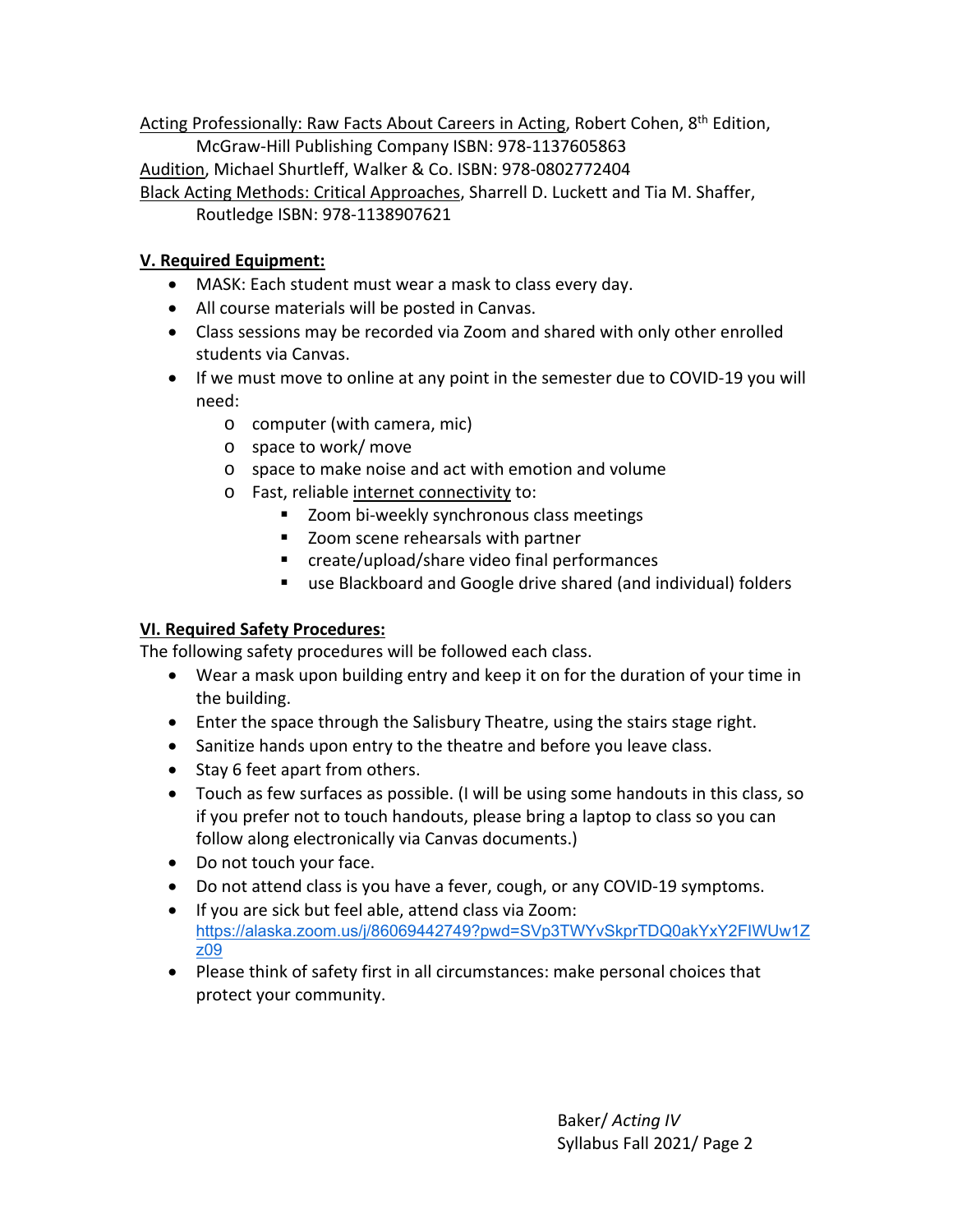## **VII. COVID‐19 Syllabus Statement**

Students should keep up‐to‐date on the university's policies, practices, and mandates related to COVID‐19 by regularly checking this website:

https://sites.google.com/alaska.edu/coronavirus/uaf?authuser=0

Further, students are expected to adhere to the university's policies, practices, and mandates and are subject to disciplinary actions if they do not comply.

### **VIII. Audition:**

All *Acting IV* students are encouraged to attend auditions throughout the semester as they come up. Find more information about this and the Theatre/Film season at www.uaf.edu/theatrefilm/. The department will be producing a play this semester; you can get performance practicum credit if cast in this production. Audition information is posted at www.uaf.edu/theatrefilm/auditions/

## **IX. Absence & Lateness Policy:**

**\*\*COVID‐19 POLICY: Do NOT come to class if you have a fever, cough, or any other COVID‐19 symptoms. You can Zoom into class if you feel well enough. Please communicate with me if you are ill or will be absent. Below are my expectations during a normal semester; I will be flexible this semester.** 

*Attendance to all classes is mandatory***.** Exercises, improvisations, discussions, and scene work cannot be made up for the simple reason that they happen in class. If you miss classes, you are missing the course.

Students are permitted two unexcused absences. Please communicate with me in order to receive an excused absence. Each unexcused absence will reduce your final grade. Missing a class in which you are scheduled to perform is unacceptable and will further reduce your grade. All handouts and assignments will be given in class; if you miss a class, you are responsible for getting all handouts and assignments. All course paperwork (syllabus, assignments) will also be posted in Canvas (online).

Please arrive to class on time. You are graded each day on attendance (including lateness) and participation. Each unexcused absence will reduce your Participation grade by 1 point. Being late will also reduce your grade. Three lates will equal one unexcused absence and reduce your grade accordingly. Come to class every day and be on time. I expect the highest level of professionalism and responsibility from each of you.

## **X. Grading Policy:**

Please note: Grading will be based on a +/‐ system this semester. A minimum grade of C‐ is required for all prerequisites and major courses in the 2021‐22 catalog. Your grades for each assignment are posted in Canvas and you can check your grade in the "Grades" tool in Canvas.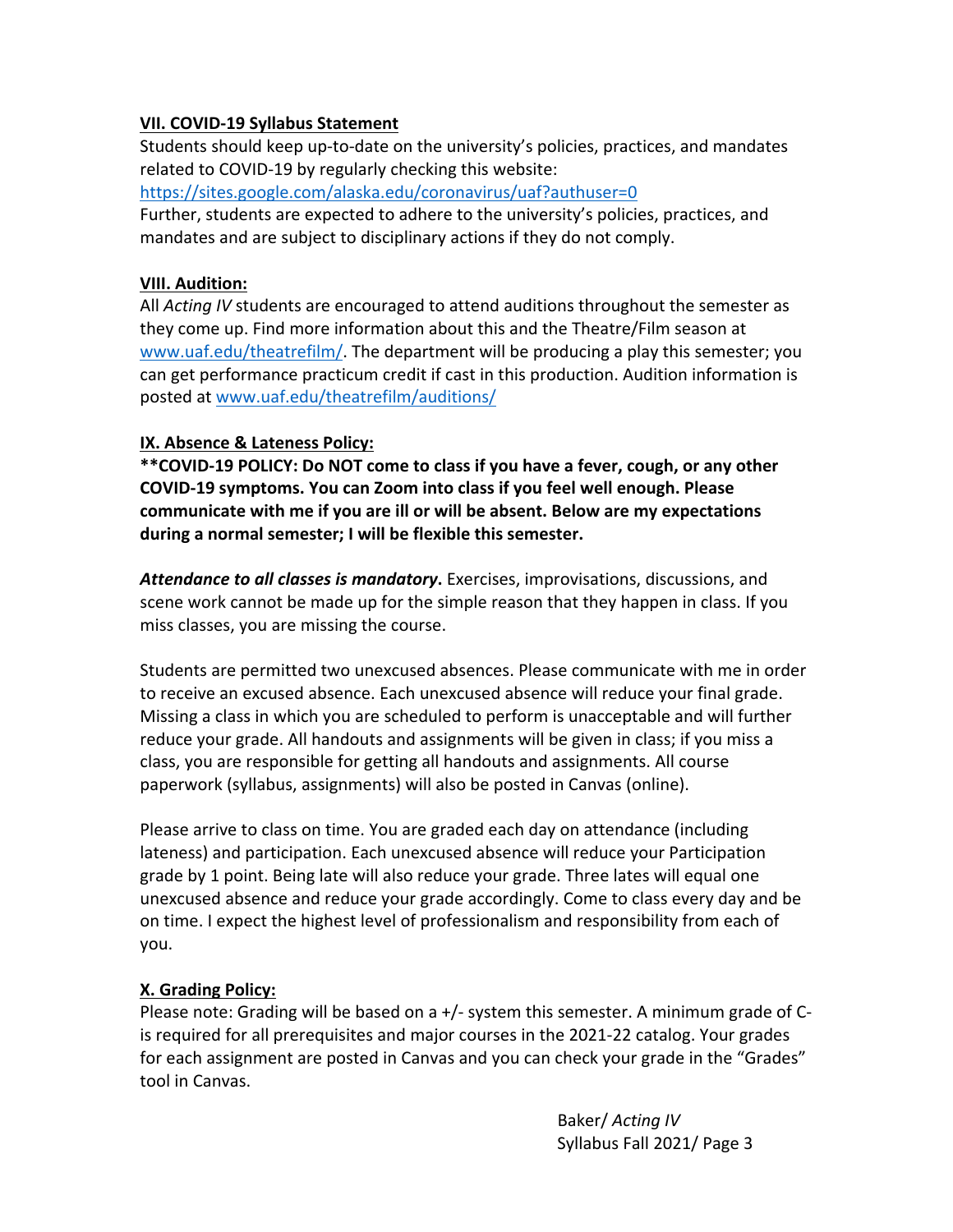**TOTAL possible points: 100**

Grading System:

| 97-100: A+ | $87-89: B+$    | $77-79:$ C+ | $67-69: D+$ | Below 60: F |
|------------|----------------|-------------|-------------|-------------|
| 93-96: A   | 83-86: B       | 73-76: C    | 63-66: D    |             |
| 90-92: A-  | $80 - 82$ : B- | $70-72:$ C- | $60-62: D-$ |             |

### **A. Attendance & Class Participation (10 points):**

Your level of participation, enthusiasm, energy, and willingness to work in this class is of the utmost importance. Extensive reading, preparation, and rehearsal outside of class is expected. Watching others work is a huge part of what you will do in this class. Your participation as a watcher, listener, and responder is extremely important. Watching others working on a scene and responding to their work in class discussions can be tremendously beneficial to your own acting.

I think you will find the readings in Cohen, Shurtleff, and Luckett to be very informative and great supplements to the stage work that you will be doing in this class. Keep up with the weekly readings as they will be a consistent part of class discussions and our work together. When commenting on in‐class work, I expect each of you to draw on your readings. I expect each of you to be committed to creating a positive, supportive, respectful atmosphere.

What to Wear: Please wear clothes that you can easily move in, such as sweat pants, T‐shirts, and sneakers. No clothes that will inhibit movement. Shut off cell phones. Arrive to class on time, dressed properly, and ready to work, armed with an open mind and spirit.

- **B. Midterm Exam (20 points):** The in‐class midterm exam will be on the facts and concepts covered in Acting Professionally and Audition. Make sure that you read closely and take notes on your reading as the exam will be *very* specific and detailed. Tuesday October 19, 2021.
- **C. Response Paper (10 points):** This paper covers the chapters in Black Acting Methods. I will handout guidelines for this paper later in the semester. DUE: Tuesday November 30, 2021.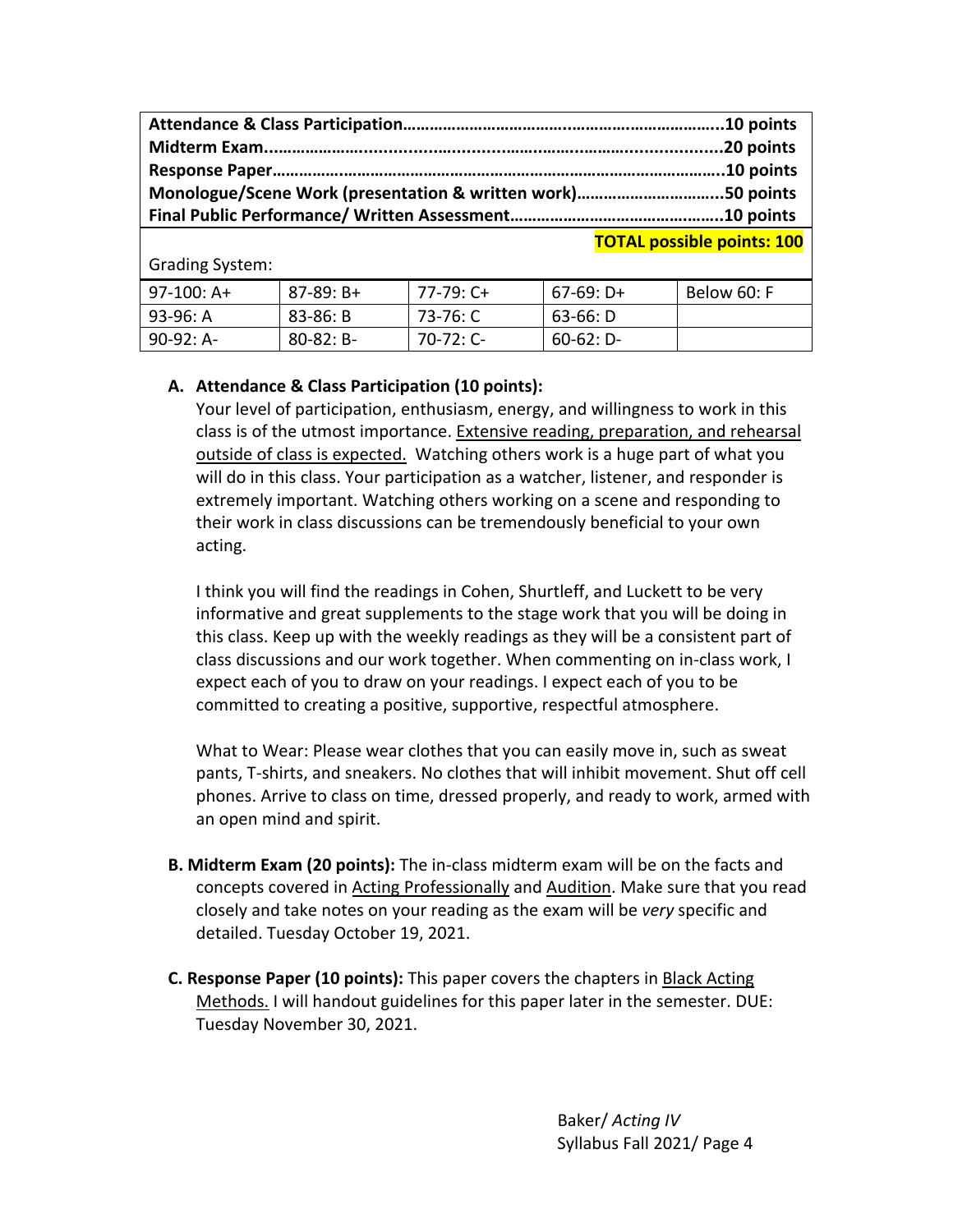### **D. Monologue/ Scene Work: Presentation & Written Work (50 points):**

Each monologue is worth 10 points and each scene is worth 15 points. You will choose all your own partners, scenes, and monologues during the semester. I further explain performance expectations and written work in the handouts Scene & Monologue Guidelines.

- **1.** Monologues: You will present two contrasting 45‐60 second monologues this semester. One monologue will be contemporary, one Shakespeare (in verse). You will present each monologue twice. *Only work on NEW material! Build your arsenal, don't recycle old material!*
- **2.** Scene Work: You will present two stage scenes (1 contemporary and 1 classical). You will present each scene twice. For the first showing, you will present the scene and we will workshop it in class. You will then have a second showing of the improved scene. For each scene you will turn in written work at the *second showing*. Written work will include character analysis, a unit‐by‐unit breakdown of the scene, and a journal about the process of rehearsing the scene. When you present the scene or monologue in class for the first showing, you need to come in with the scene rehearsed, blocked, and off‐book. Also, you should dress appropriately for your character in the scene and have necessary props and set pieces (furniture, etc.).

## **E. Final Public Performance & Written Assessment (10 points):**

At the end of the semester the class will present a public *Acting IV Showcase* in which you will present your two monologues and two scenes from your work during the semester. I expect the monologues and scenes to be further developed and polished for this FINAL performance of all your material. This presentation will be in the Lab Theatre. Final Written Assessment: Three typed pages. Due at the final performance. I will handout guidelines for this paper later in the semester. Sunday December 5, 2021: 11am‐1pm.

## **XI. Important selections from the UAF Student Code of Conduct**:

"UAF requires students to conduct themselves honestly and responsibly, and to respect the rights of others. Conduct that unreasonably interferes with the learning environment or that violates the rights of others is prohibited…. Honesty is a primary responsibility of you and every other UAF student. The following are common guidelines regarding academic integrity:

● Students will not collaborate on any quizzes, in-class exams, or take-home exams that will contribute to their grade in a course, unless permission is granted by the instructor of the course. Only those materials permitted by the instructor may be used to assist in quizzes and examinations.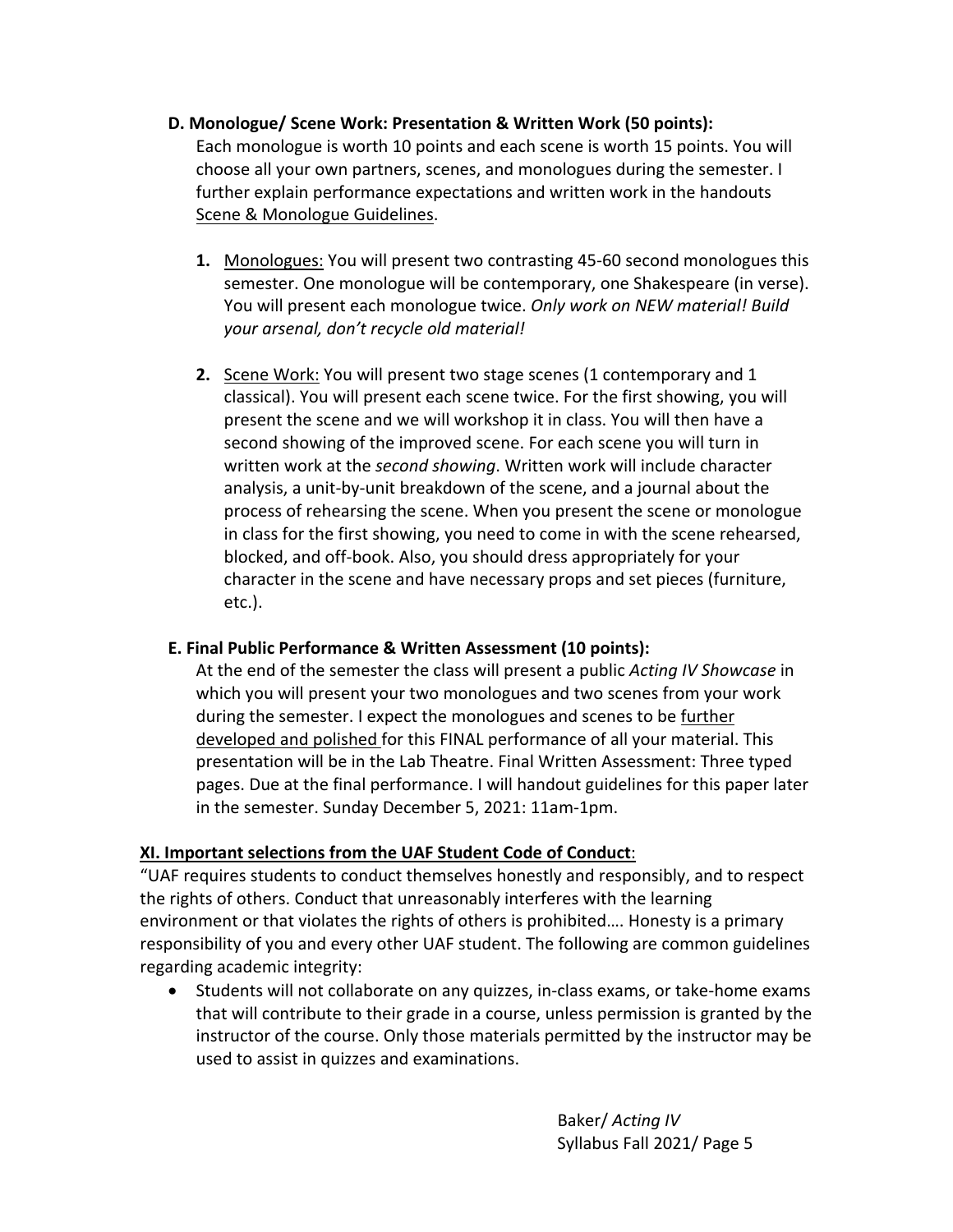- Students will not represent the work of others as their own. A student will attribute the source of information not original with himself or herself (direct quotes or paraphrases) in compositions, theses and other reports.
- No work submitted for one course may be submitted for credit in another course without the explicit approval of both instructors."

**If you cheat or plagiarize in this class, you will FAIL the assignment and possibly the entire class.** 

# **XII. Support Services:**

# **Student Academic Support**:

- Speaking Center (907-474-5470, uaf-speakingcenter@alaska.edu, Gruening 507)
- Writing Center (907-474-5314, uaf-writing-center@alaska.edu, Gruening 8th floor)
- UAF Math Services, uafmathstatlab@gmail.com, Chapman Building (for math fee paying students only)
- Developmental Math Lab, Gruening 406
- The Debbie Moses Learning Center at CTC (907‐455‐2860, 604 Barnette St, Room 120, https://www.ctc.uaf.edu/student‐services/student‐success‐center/)
- For more information and resources, please see the Academic Advising Resource List (https://www.uaf.edu/advising/lr/SKM\_364e19011717281.pdf)

# **Student Resources:**

- Disability Services (907-474-5655, uaf-disability-services@alaska.edu, Whitaker 208). *I will work with the Office of Disability Services to provide reasonable accommodation to students with disabilities.*
- Student Health & Counseling **[6 free counseling sessions]** (907‐474‐ 7043, https://www.uaf.edu/chc/appointments.php, Whitaker 203)
- Center for Student Rights and Responsibilities (907-474-7317, uafstudentrights@alaska.edu, Eielson 110)
- Associated Students of the University of Alaska Fairbanks (ASUAF) or ASUAF Student Government (907‐474‐7355, asuaf.office@alaska.edu, Wood Center 119)
- Student Support Services https://uaf.edu/sss/
- Rural Student Services https://uaf.edu/ruralss/
- Military and Veteran Services: https://uaf.edu/veterans/

# **XIII. Nondiscrimination statement**:

The University of Alaska is an affirmative action/equal opportunity employer and educational institution. The University of Alaska does not discriminate on the basis of race, religion, color, national origin, citizenship, age, sex, physical or mental disability, status as a protected veteran, marital status, changes in marital status, pregnancy, childbirth or related medical conditions, parenthood, sexual orientation, gender identity, political affiliation or belief, genetic information, or other legally protected status. The University's commitment to nondiscrimination, including against sex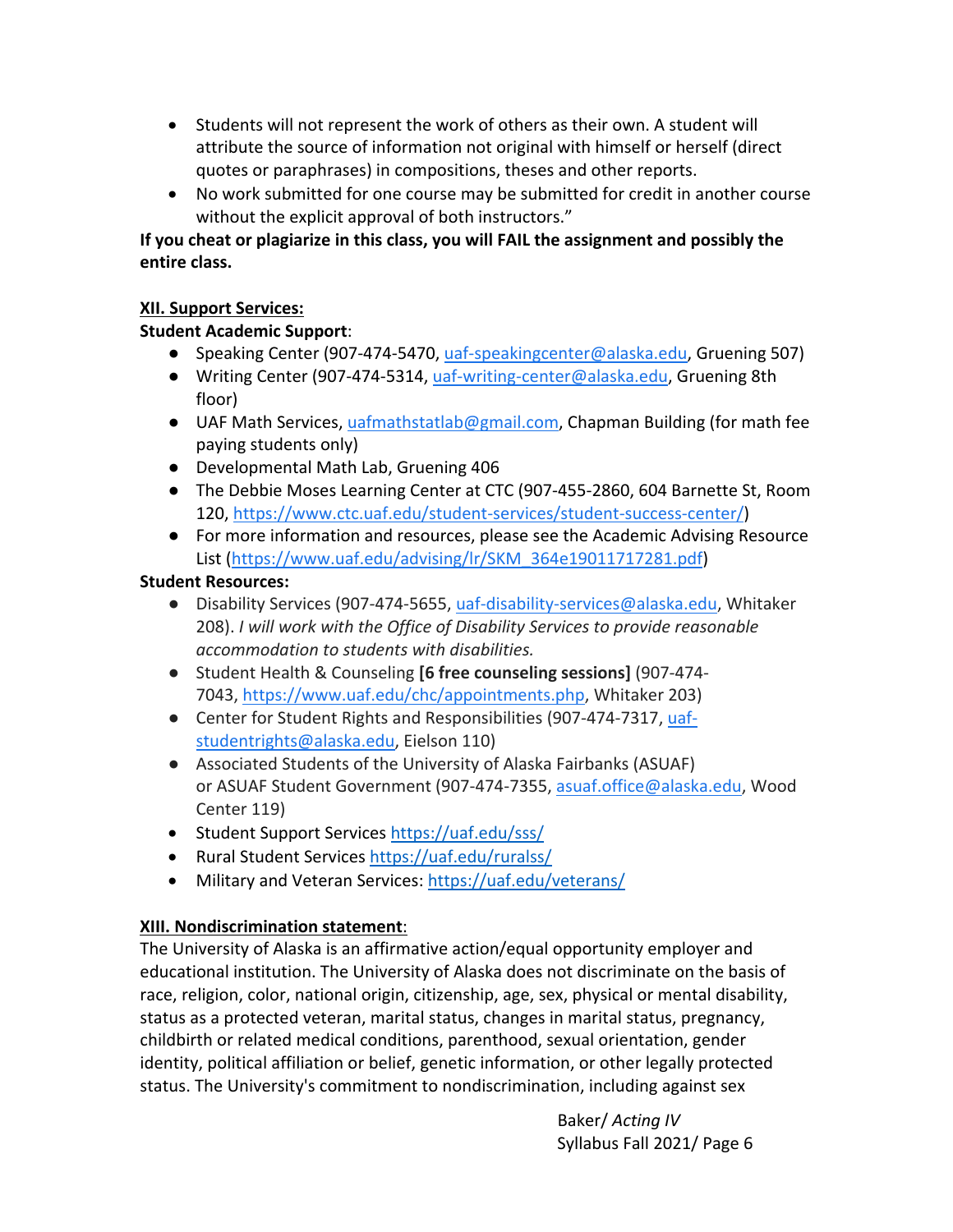discrimination, applies to students, employees, and applicants for admission and employment. Contact information, applicable laws, and complaint procedures are included on UA's statement of nondiscrimination available at www.alaska.edu/nondiscrimination. For more information, contact: UAF Department of Equity and Compliance, 1760 Tanana Loop, 355 Duckering Building, Fairbanks, AK 99775, 907‐474‐7300, uaf‐deo@alaska.edu

# **XIV. Tentative Semester Overview (subject to change):**

*NOTE: "Weekly Reading" should be done by Tuesday's class each week.* 

**ZOOM LINK** (*only to be used if you cannot attend in person*): https://alaska.zoom.us/j/86069442749?pwd=SVp3TWYvSkprTDQ0akYxY2FIWUw1Zz09

# **Week 1:**

- Select contemporary monologue
- Classical scene partners due 8/26
- 8/24 Enrollment, Business, Course Objectives, Grading Policy, Handout *Guidelines*/
	- Discussion of monologue selection: bring options Thursday!
- 8/26 Monologue Pairing Selections, schedule/ Shakespeare 101 & Scansion Review

# **Week 2:**

Weekly Reading: Cohen: Chapter 1; Shurtleff p. xi‐22

- Classical scene selections due 9/2
- 8/31 Contemporary Monologues First Showing (2)
- 9/2 Contemporary Monologues First Showing (2)

# **Week 3:**

Weekly Reading: Cohen: Chapter 2; Shurtleff p. 23‐52

- Acting Resumes due 9/7
- 9/7 Contemporary Monologues First Showing (2)
- 9/9 Contemporary Monologues First Showing (2)

## **Week 4:**

Weekly Reading: Cohen: Chapter 3; Shurtleff p. 53‐75 9/14 Contemporary Monologues First Showing (2) 9/16 Classical Scene First Showing (2)

# **Week 5:**

Weekly Reading: Cohen: Chapter 4; Shurtleff p. 76‐103 9/21 Classical Scene First Showing (1) 9/23 Classical Scene First Showing (1)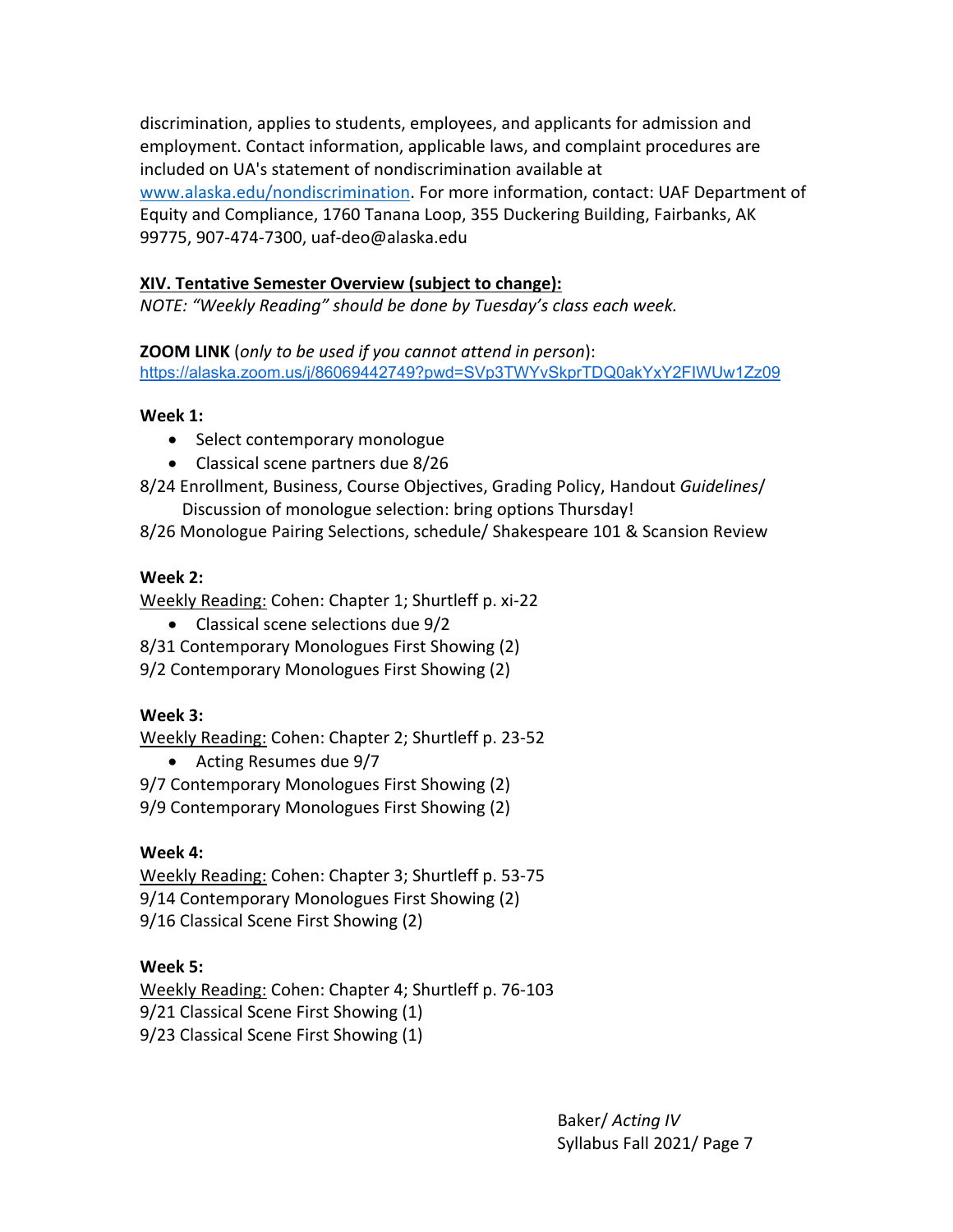# **Week 6:**

Weekly Reading: Cohen: Chapter 5; Shurtleff p. 104‐141 9/28 Classical Scene First Showing (1) 9/30 Classical Scene Round Robin (ALL)

### **Week 7:**

Weekly Reading: Cohen: Chapter 6; Shurtleff p. 142‐182 10/5 Classical Scene Second Showings/ Discussion/ WRITTEN WORK DUE on day of scene presentation (ALL) 10/7 The Business of Acting: Auditions, Agents, Marketing, Casting Breakdowns

## **Week 8:**

10/12 The Business of Acting (cont)/ Cohen & Shurtleff Discussion 10/14 Cohen & Shurtleff Discussion/ Exam Review

### **Week 9:**

 Contemporary scene partners due 10/21 10/19 MIDTERM EXAM 10/21 Shakespeare Monologues First Showing (2)

## **Week 10:**

Weekly Reading: Luckett: p. 1‐86

 Contemporary scene selections due 10/28 10/26 Shakespeare Monologues First Showing (2) 10/28 Shakespeare Monologues First Showing (2)

## **Week 11:**

Weekly Reading: Luckett: p. 87‐135 11/2 Shakespeare Monologues First Showing (2) 11/4 Shakespeare Monologues First Showing (2)

#### **Week 12:**

Weekly Reading: Luckett: p. 136‐199

- Revised ACTING RESUMES DUE 11/9
- $\bullet$  Headshots due (if available) 11/9
- 11/9 Monologue Second Showings: Audition Format (audition pairing)

11/11 Contemporary Scene First Showing (2)

## **Week 13:**

Weekly Reading: Luckett: p. 200‐220 11/16 Contemporary Scene First Showing (1) 11/18 Contemporary Scene First Showing (1)